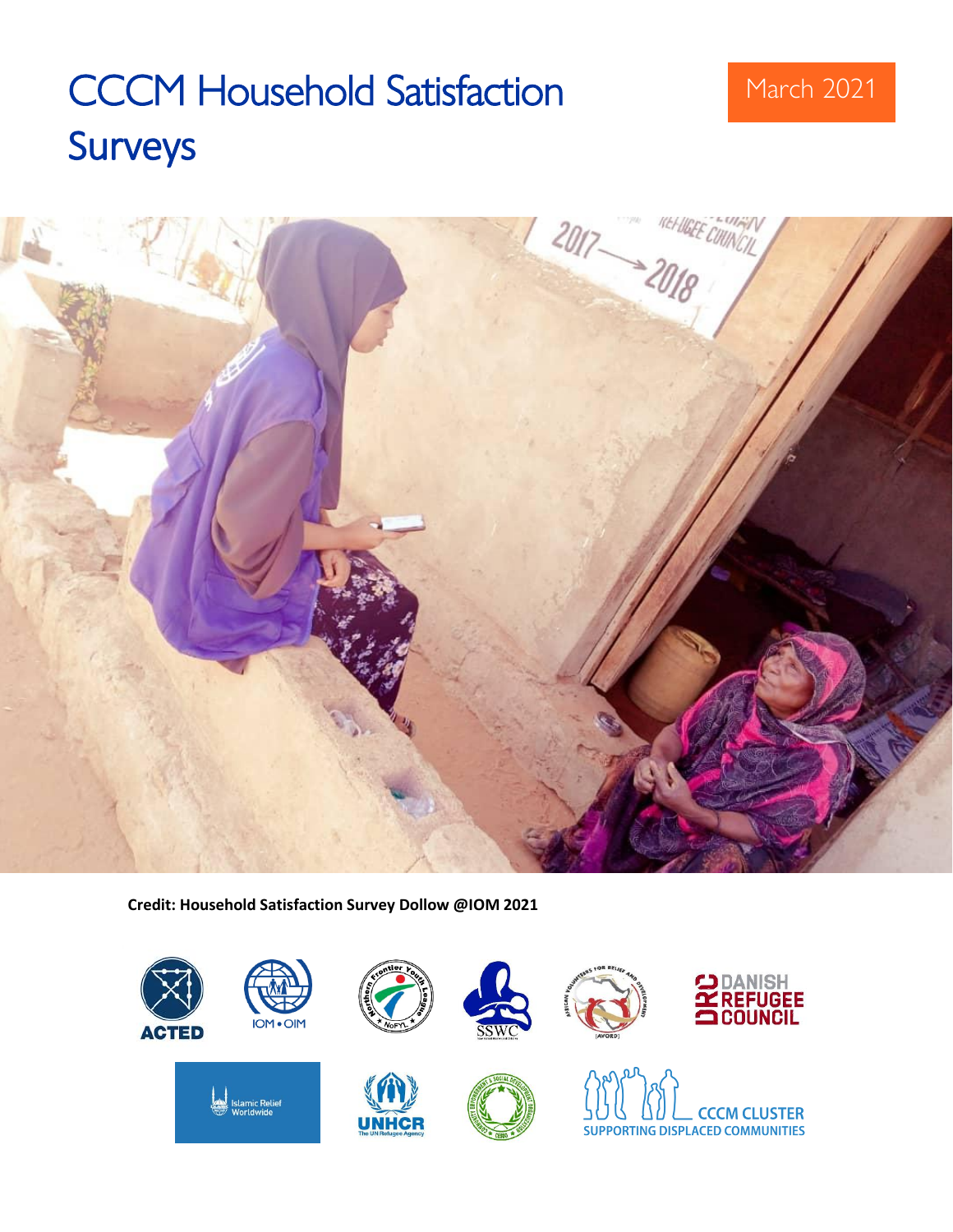# 1. ABOUT THE SURVEY

Under the guidance of the CCCM cluster, CCCM partners participated in a household-level satisfaction survey designed to provide concrete evidence of the successes of CCCM approaches, and thematic areas that cluster partners can improve in the future. A total of nine CCCM partners participated in this assessment spanning a total of 4 districts (Baidoa, Doolow, Kismayo and Mogadishu Daynile) reaching 700 households residing in 77 IDP sites. The CCCM satisfaction survey was conducted as a pilot exercise with the intention of scaling up the exercise in the coming year to feature all districts where CCCM partners have active projects in. Findings from the Satisfaction Survey will be incorporated into a general recommendation document which will be presented at a future National CCCM Cluster meeting and provided to CCCM partners.

| <b>District</b>   | <b>Participating Organizations</b> | <b>IDP sites</b> | <b>HH</b> interviewed |
|-------------------|------------------------------------|------------------|-----------------------|
| Baidoa            | ACTED, DRC, IOM, CESDO, IRW, UNHCR | 25               |                       |
| Doolow            | <b>IOM</b>                         |                  | 175                   |
| Kismavo           | ACTED. IOM                         | 25               | 175                   |
| Mogadishu Daynile | AVORD, NoFYL, SSWC                 | 25               |                       |

# 2. SURVEY METHODOLOGY

IDP sites were selected randomly factoring in the number of IDP sites each organization manages in their respective districts (apart from Doolow which has only 2 IDP sites). CCCM partner staff were mobilized at the site-level randomly selecting every fifth household for sampling. It is important to note that partners attempted to include participants that accurately reflect the demographic composition of the IDP site ensuring that the survey sampled women, elderly, youth and persons with disabilities (PwDs). Consent was obtained by each participating member of the household with interviews conducted adhering to COVID-19 mitigation measures such as ensuring that safe distance was maintained between the interviewee and interviewer.

# RECOMMENDATIONS FOR CCCM PARTNERS

The following recommendations for CCCM stakeholders have been highlighted based on the survey's findings:

- 1. **Continued awareness activities are required to demonstrate how beneficiaries can access site-level complaint feedback mechanisms (CFMs) and the functionality of this system.** Scaling up such activities is recommended for Daynile IDP sites.
- **2. Community mobilizers collecting filed CFM issues at the shelter level is a continued recommendation based on respondent's dissatisfaction with the distance of complaints desks.** The CCCM cluster continues to recommend a site-level CFM that incorporates a diversity of entry channels; shelter-level issues filed with special emphasis on targeting PwDs, toll-free hotline and information desk. **There is also a need to scale up engagement with youth members of the IDP community which can come through support from Child Protection partners and the Child Protection AOR.**
- 3. **There is a need to rotate site leadership committees, hold refresher trainings on camp management committees (CMC) code of conduct (CoC) and institute site-level elections to ensure that CMCs continue to advocate for the interests of IDPs at the site-level.** Acts of favoriting certain populations or incidence of corruption are code of conduct violations and potentially grounds for position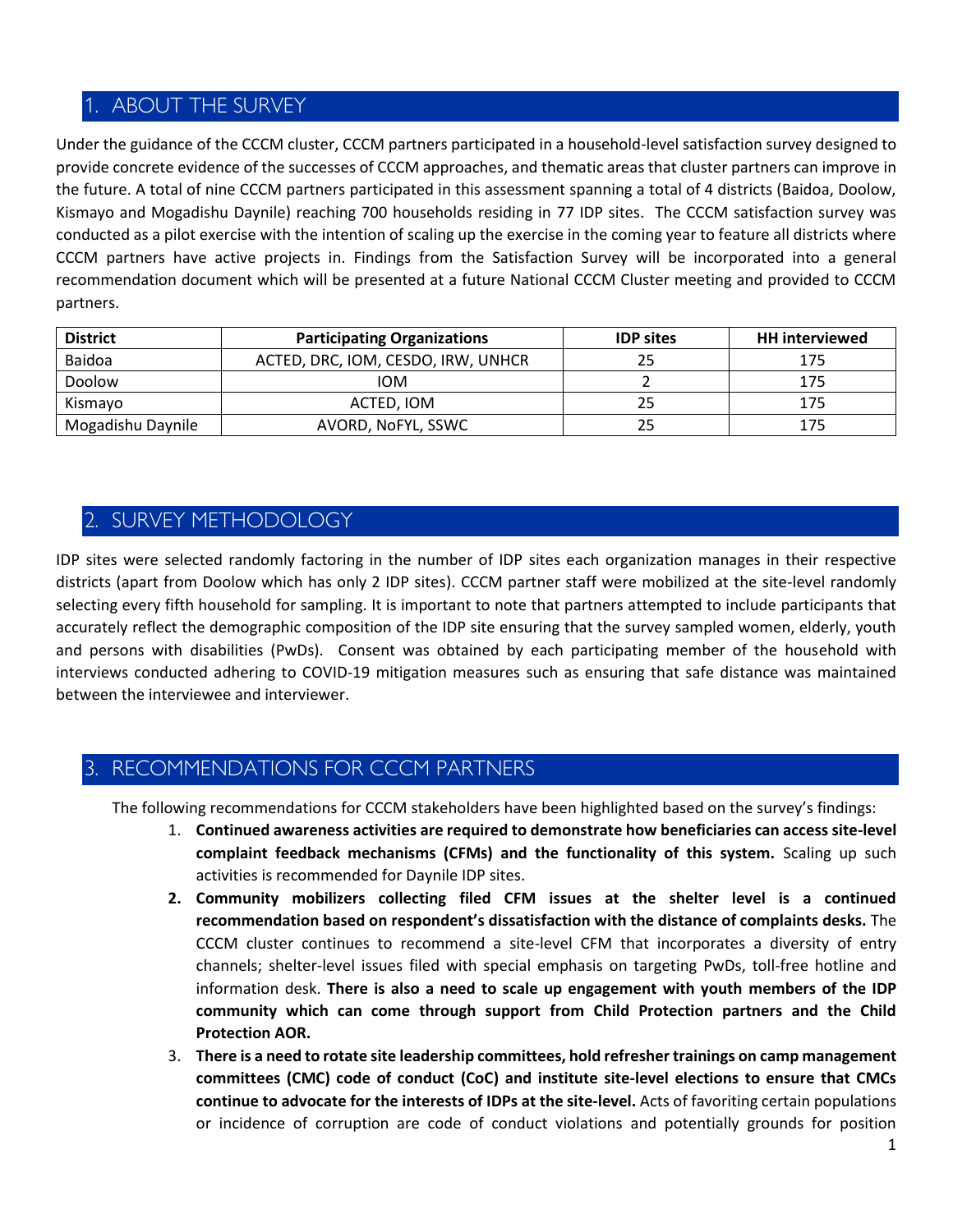termination**. Further CCCM partner engagement is needed with CMCs to promote good practices of site governance which may allow for more inclusivity and participation of all IDP groups in site events.** Broader community consultations are needed prior to rotating CMCs to promote robust buyin and endorsement from the broader IDP community.

- 4. **Strengthened messaging with IDP communities is required to elaborate on how IDPs can access site improvement cash-for-work activities, and to explain the beneficiary selection criteria that exists for this activity.** The CCCM cluster should work closely with the Food Security and Protection Clusters on adopting cash-for-work beneficiary selection criteria and standardizing this practice amongst CCCM partners.
- 5. **The CCCM cluster is recommended to evolve PSEA reporting mechanisms in IDP sites with the objective of rolling out awareness sessions and trainings to members of the IDP community.** Further engagement with the PSEA taskforce is recommended to further improve partner and CMC knowledge of PSEA, and to reinforce referral mechanisms.

# **SATISFACTION SURVEY FINDINGS**

# 1. Respondent Profile

# **a. Shelter Type (Observed)**

- 57% of the shelter observed in the 4 locations were classified as makeshift shelters. Almost all (98%) of the shelter in Kismayo are makeshift while makeshift shelters in Baidoa totaled only 26%.
- For Baidoa, 63% of shelters are designated as temporary shelters with 7% being classified as durable
- In Daynile, 18% of shelters are transitional while 7% of shelters were seen as durable.



# **b. Age, Sex, Disability**

- 87% of those interviewed are between the ages of 20 to 59, while 32% of participants were in their 30s. 13% were above the age of 60 and 1% between the age of 18 and 20.
- 83% of IDPs interviewed have spent less than 5 years residing in their current IDP site. Of participants who were interviewed in this survey, beneficiaries have spent between 1 and 13 years living in their respective IDP sites.
- 71% of those interviewed are women.
- 22% of those interviewed are persons with disabilities (PwDs).
- The average household size of those interviewed is 8 which is significantly higher than the countrywide household average of 6.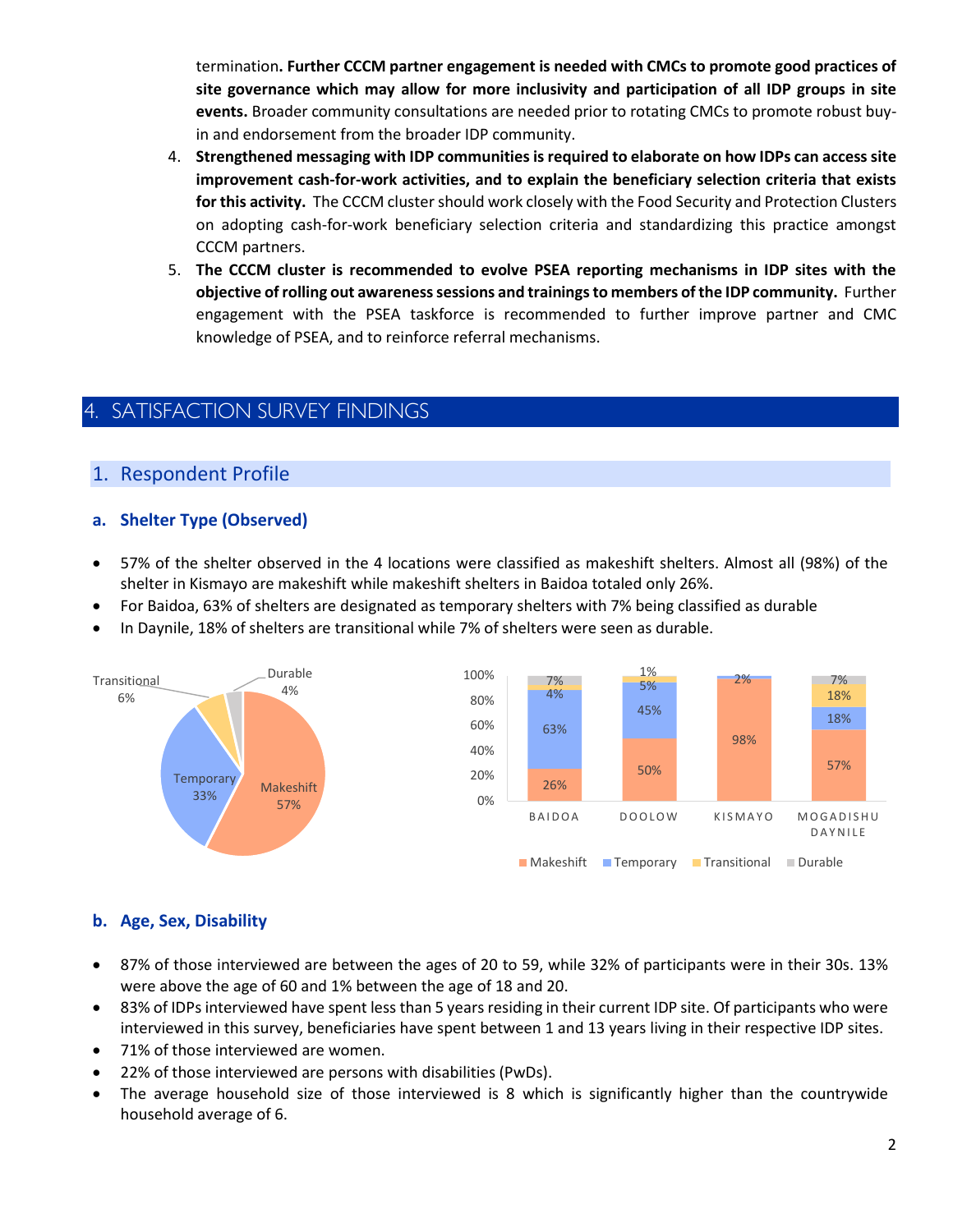# **c. Literacy**

- Of those surveyed, a total of 77% of the respondents cannot read or write, while only 19% of participants can both read and write.
- 3% of participants cited that they can only read, while 1% mentioned that they can only write.
- Baidoa has the lowest rate of literacy with only 8% of respondents being able to both read and write.
- Daynile has the highest rate of literacy with 25% participants mentioning that they can read and write.



# **d. Mobile Phone Ownership**

- 83% of all respondents own a mobile phone however they do not have internet connection. 11% own a smart phone with access to the internet while 6% do not own a mobile phone.
- Distribution of mobile phone ownership across the districts is similar with 99% of Kismayo respondents owning a mobile phone.
- Smartphone ownership is highest in Doolow where 18% of participants have access to smartphones with internet access



# 2. Knowledge of CCCM Operations at the Site-Level

#### A1. Do you know what Camp Coordination and Camp Management (CCCM) is?

• 98% of the respondents have a firm understanding of what CCCM entails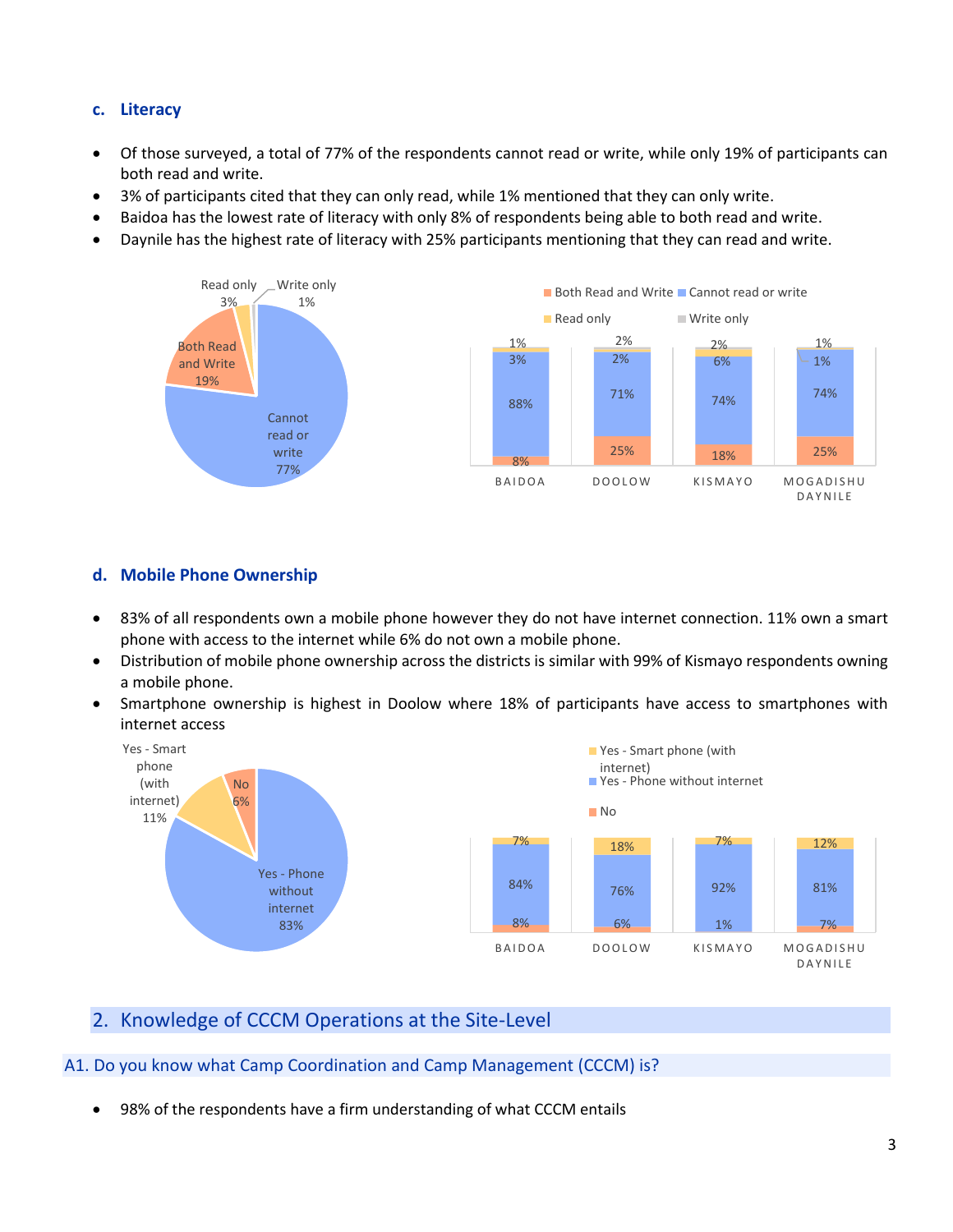• About 7% of respondents in Daynile are unaware of what CCCM operations entail



#### B.1. Do you know how to access the CCCM complaints feedback mechanism (CFM)?

- 97% of the respondents know how to access the CCCM CFM system available at the site-level
- All respondents in Kismayo know how to access CFM systems while 7% of Daynile participants are unaware of how to access these services



# B.3. Do you have access to the toll-free CFM hotline telephone number?

- 87% know how to access the CFM toll-free hotline telephone number available for site residents
- In Daynile, almost a quarter of the respondents are not aware of how to access the existing CFM hotline number. In addition, 19% of Baidoa respondents are not aware of how to access their site's CFM hotline service



B.4. Have you ever asked a question or registered a complaint through the complaints feedback mechanism?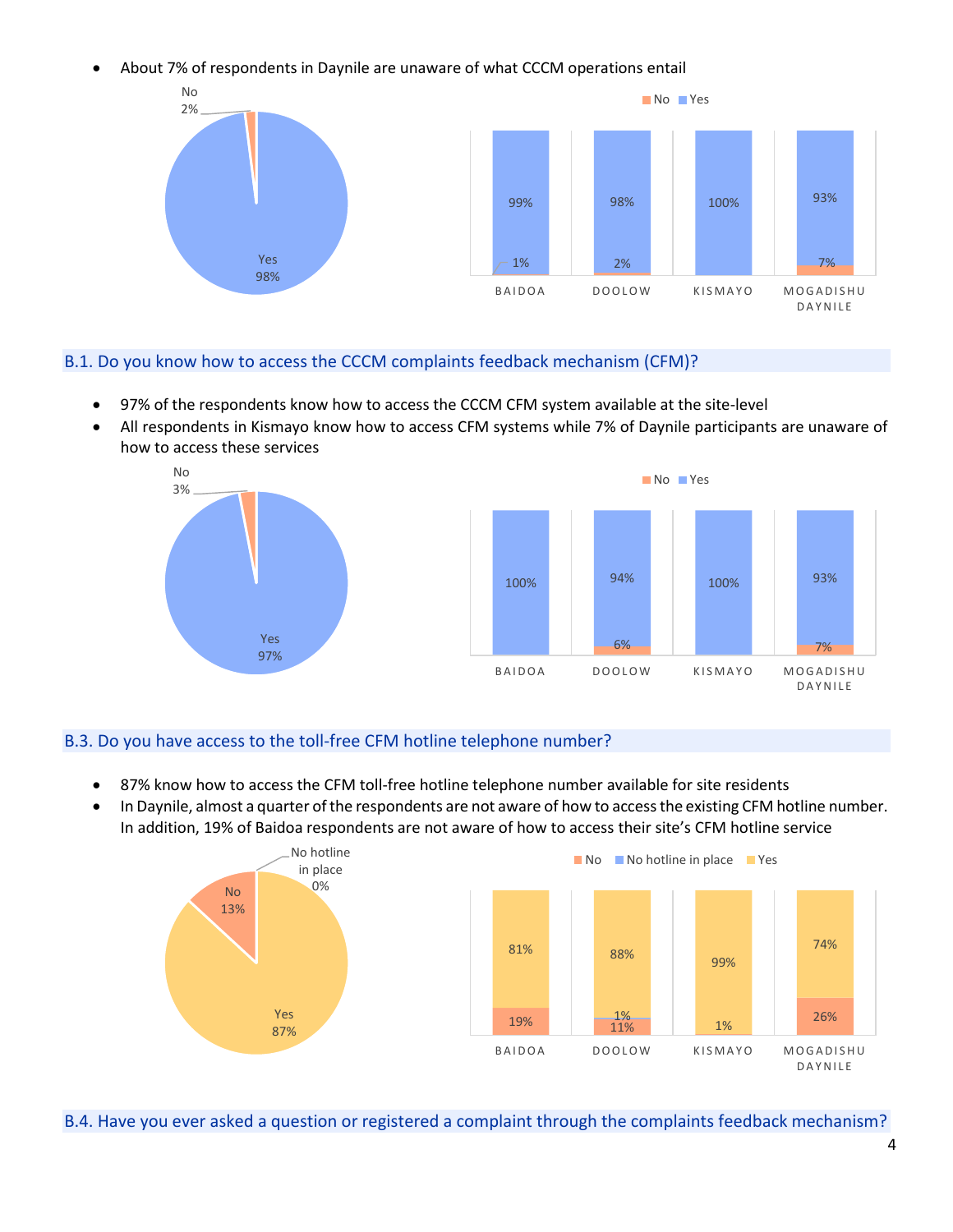- 83% of the respondents have asked a question or registered a complaint through the site-level CFM system
- Daynile respondents (45%) illustrated that they have not filed an issue with the CFM system. This data demonstrates a need for Daynile CCCM partners to further enhance CFM awareness activities in managed IDP sites



## B.4.1. If yes, did you receive a response?

• In total, 93% of all respondents who have raised issues through the CFM system have received a response from either the CCCM partner, or relevant sector agency



#### B.4.2 If yes, how did you receive the response?

- 39% of those who received responses had this information provided to them at CFM information desks, while 33% had shelter-level visits and 27% received responses through phone calls
- In Baidoa and Doolow, the CFM information desk is the most preferred method for receiving updates on filed issues
- In Kismayo and Daynile, phone calls are the most popular method for receiving updates on filed issues
- Doolow and Kismayo have the highest percentage of individuals receiving responses to filed issues at operational complaints desks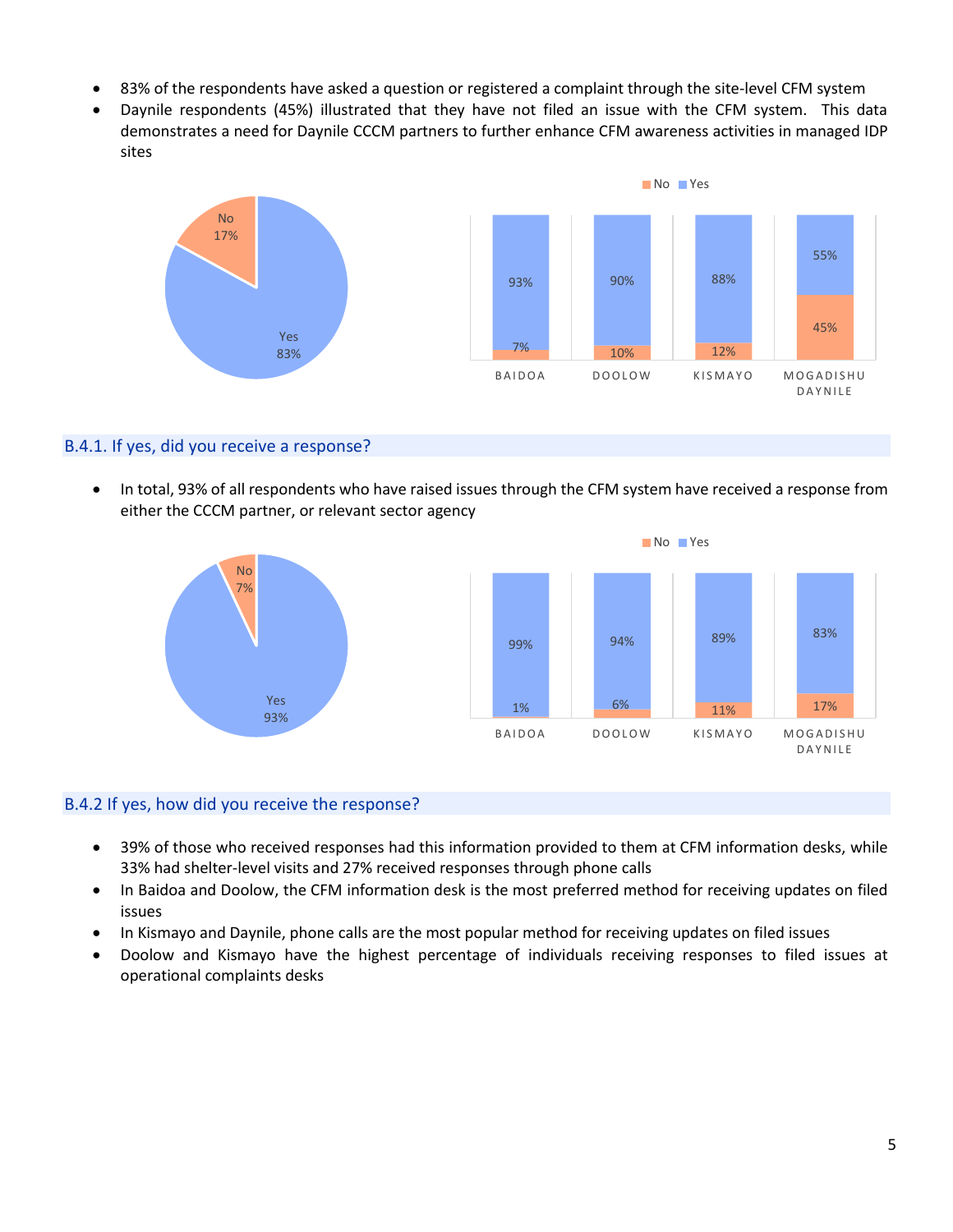

# B.4.3 If yes, how long did it take to receive a response?

- For those who received a response, about 64% received a response within a week, while 24% of respondents received a response within three days
- Kismayo has the fastest response time with 72% of respondents receiving responses within three days
- In Baidoa, 68% received responses within a month likely due to the large volume of monthly CFM issues filed



# B.5. How satisfied were you with the response provided?

- 69% of all respondents were satisfied with CFM responses, while 12% were very satisfied
- Baidoa has the highest level of satisfaction at 86%, with 12% citing that they are very satisfied with responses
- Daynile has the highest level of dissatisfaction where 34% of respondents were either dissatisfied or very dissatisfied with responses

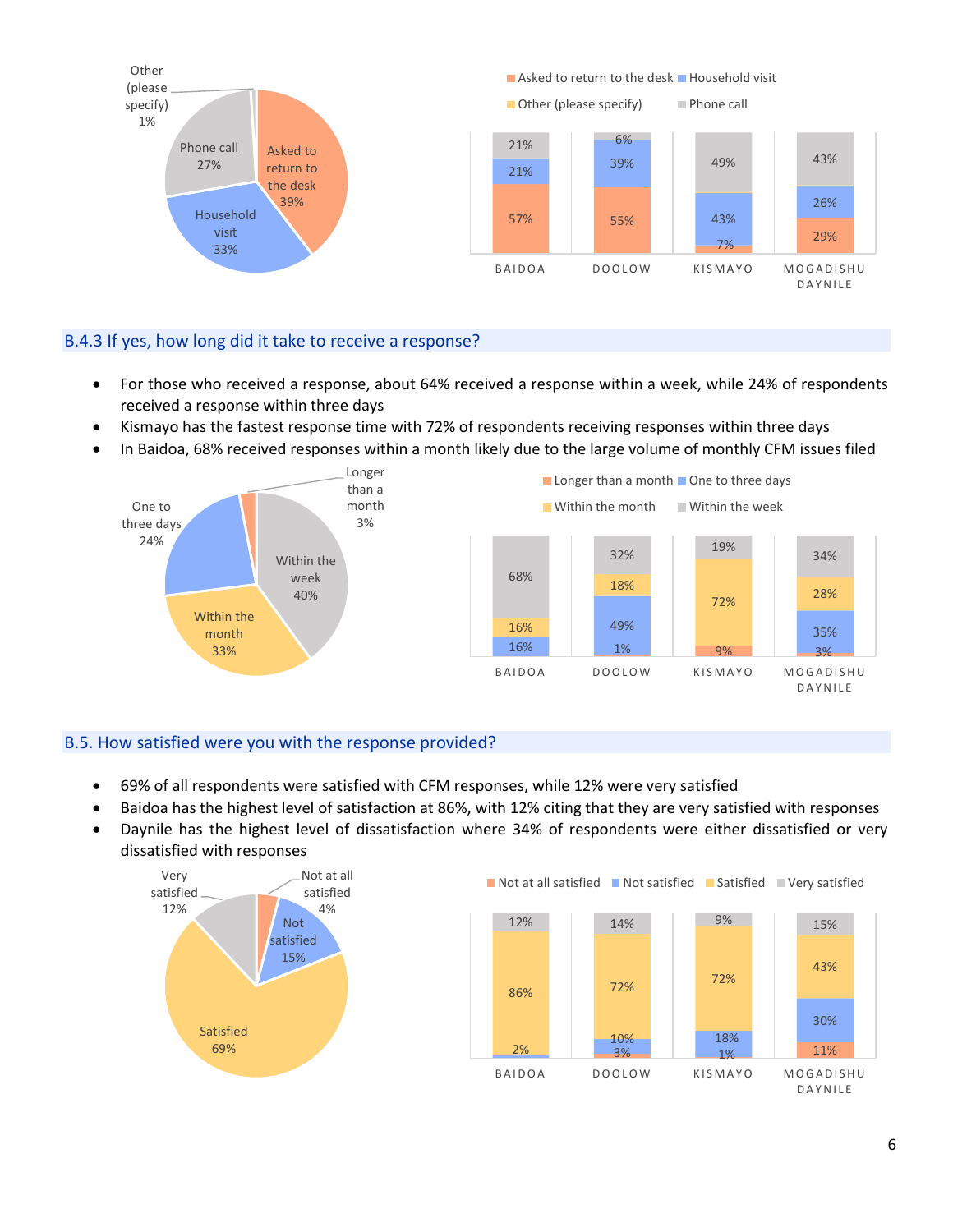#### B.5.1. Why were you not satisfied?

- 56% stated that the main reason for their dissatisfaction is that responses did not solve an issue. Additionally, not all clients received positive responses with structural challenges such as limited humanitarian resources preventing certain respondents from receiving requested aid. Furthermore, there are instances where partners are not active in certain sites creating constraints in resolving certain issues in IDP sites.
- 20% of participants mentioned that it took very long to solve issues raised. The CFM process recommends a 2 week period to close cases however, due to large volume of cases or constraints in mobilizing service providers, response times may exceed the recommended 2 weeks.



# B.6. Have you ever had a problem when registering a complaint?

- Most respondents stated that the main problem encountered when registering complaints is that help desk/organizations are too far from IDP sites. Hotline systems have been put in place to mitigate this access constraint and to promote equitable access to CFM systems for all populations
- Participants also cited that at times, responses take too long or are not received as articulated in section B.5.1
- Respondents flagged that they do not have access to mobile phones leading to low use of hotline systems. Moreover, there are instances reported by respondents where responsible CCCM agencies do not answer calls. As a result, clearly stated hotline hours of operation in addition to a diversity in CFM typologies (information desk, hotline system and shelter-level visits) is recommended by the CCCM cluster.



# C.1. Have you ever been referred to a different agency after registering your complaint?

- 60% of respondents stated that they have been referred to another agency after filing issues. The CFM system allows for referrals to respective sector agencies depending on the nature of the complaints registered.
- Daynile had the lowest percentage of referrals at 34%. The main reason can be attributed to the non-availability of sector partners in certain IDP sites, and certain regions of the district.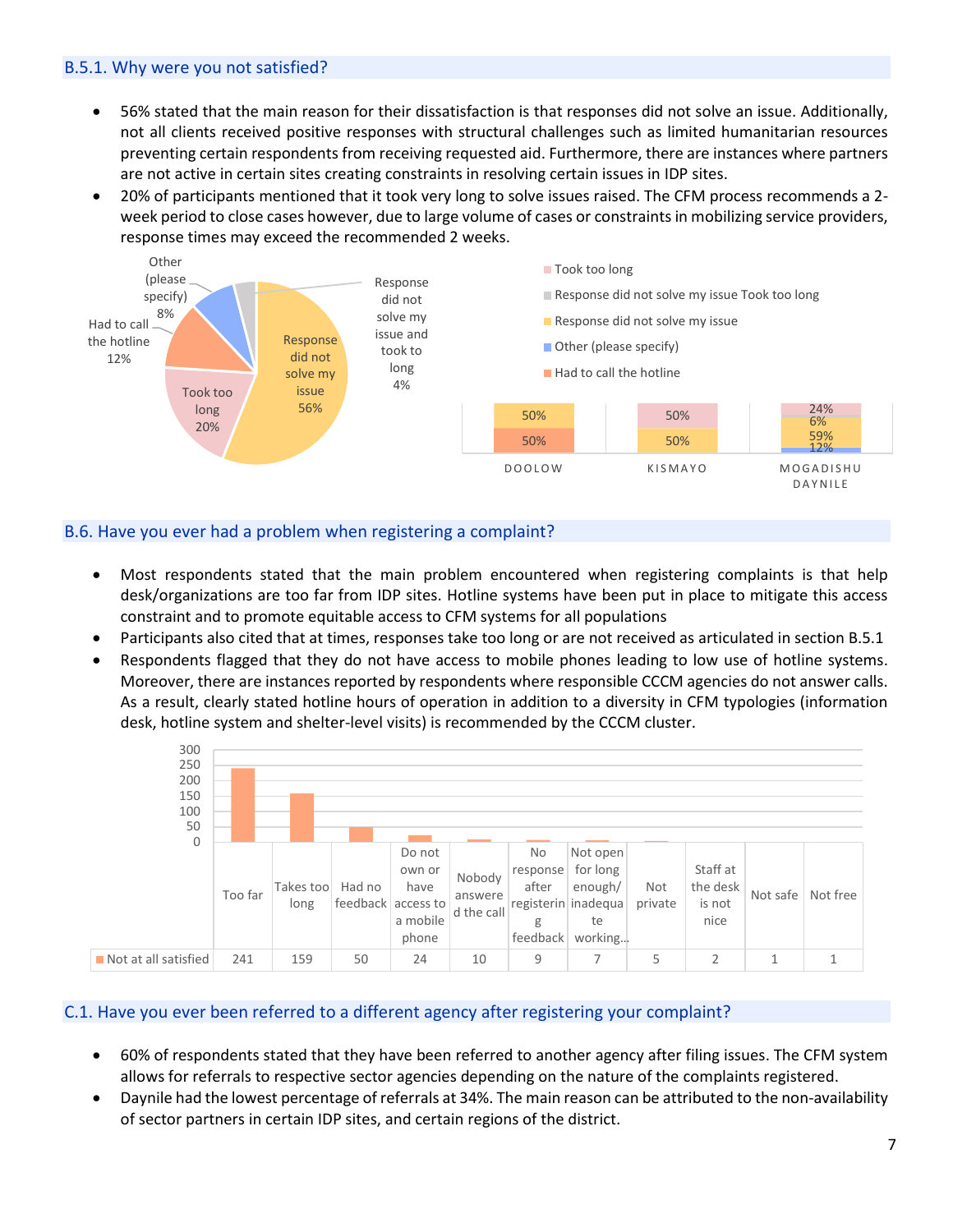

# C.1.1. If yes, did you feel the referral was helpful?

• All participants mentioned that referrals to respective sector partners was helpful overall



#### C.1.3. If yes, did you feel that your privacy was respected during the referral process?

• 99% of those interviewed felt their privacy was respected during the referral process. For sensitive cases dealing with GBV, PSEA and Child Protection, CCCM partners engage in the respective referral pathways established for each district of operation



D.3. When you first arrived at the site, were you provided with information on where to find basic services? (e.g. water, health, household items, etc)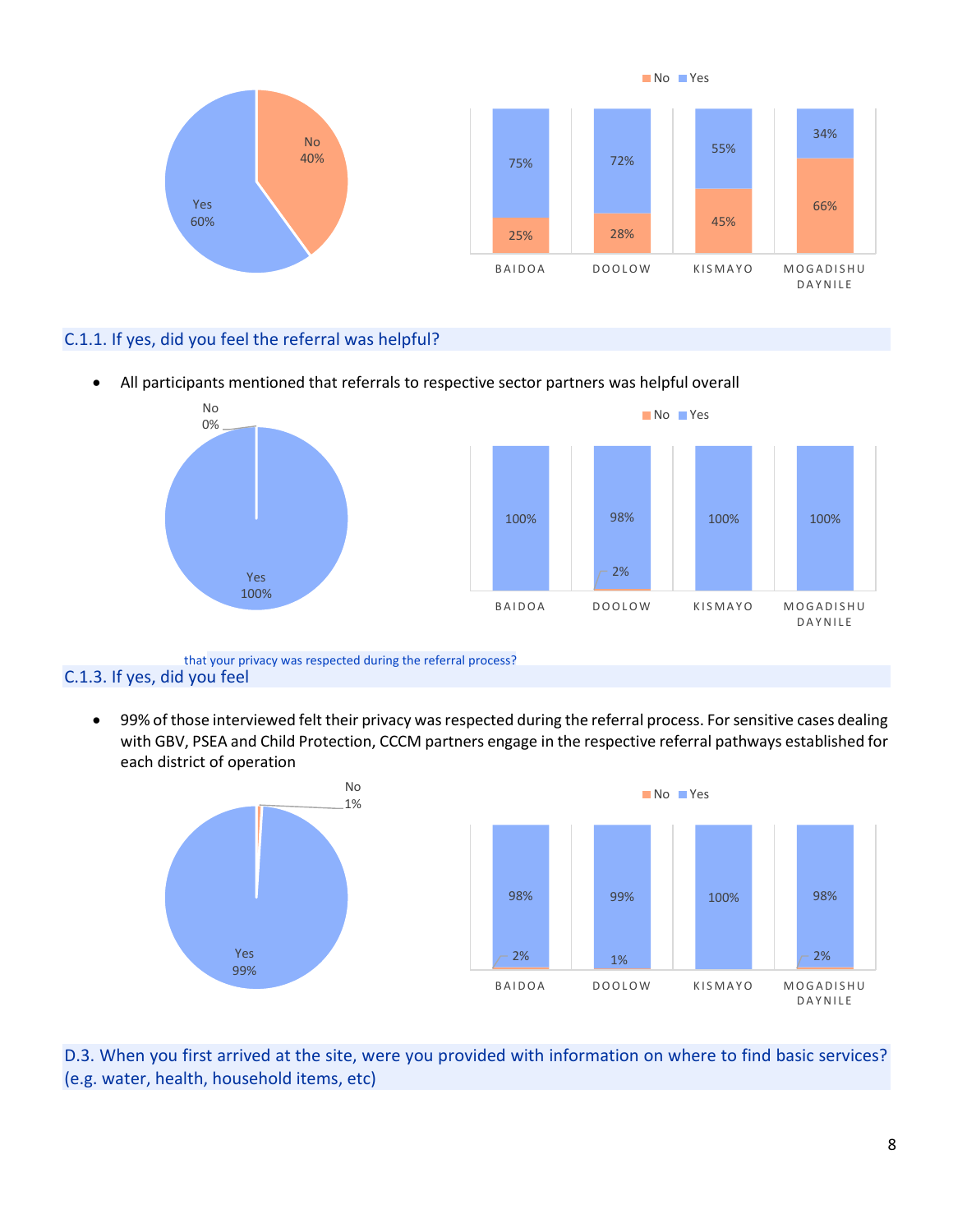- 93% of all participants stated that they were provided with information regarding where to find/how to access basic humanitarian services
- Among the districts surveyed, 20% of Daynile respondents were not provided critical information on how to access basic services.



# F.1. How satisfied are you with the public infrastructure in your site (lighting, spacing, community/information centers, etc)

- A total of 66% participants mentioned that they were satisfied with site-level infrastructure with 12% being very satisfied.
- 12% of Daynile participants cited that they are not at all satisfied with site-level infrastructure continuing the trend of Daynile IDPs having an overall lower access to humanitarian information and dignified living conditions in IDP sites.



# F.2. How satisfied are you with the security in your site?

• A total of 99% of participants are either very satisfied or satisfied with the security arrangements within their sites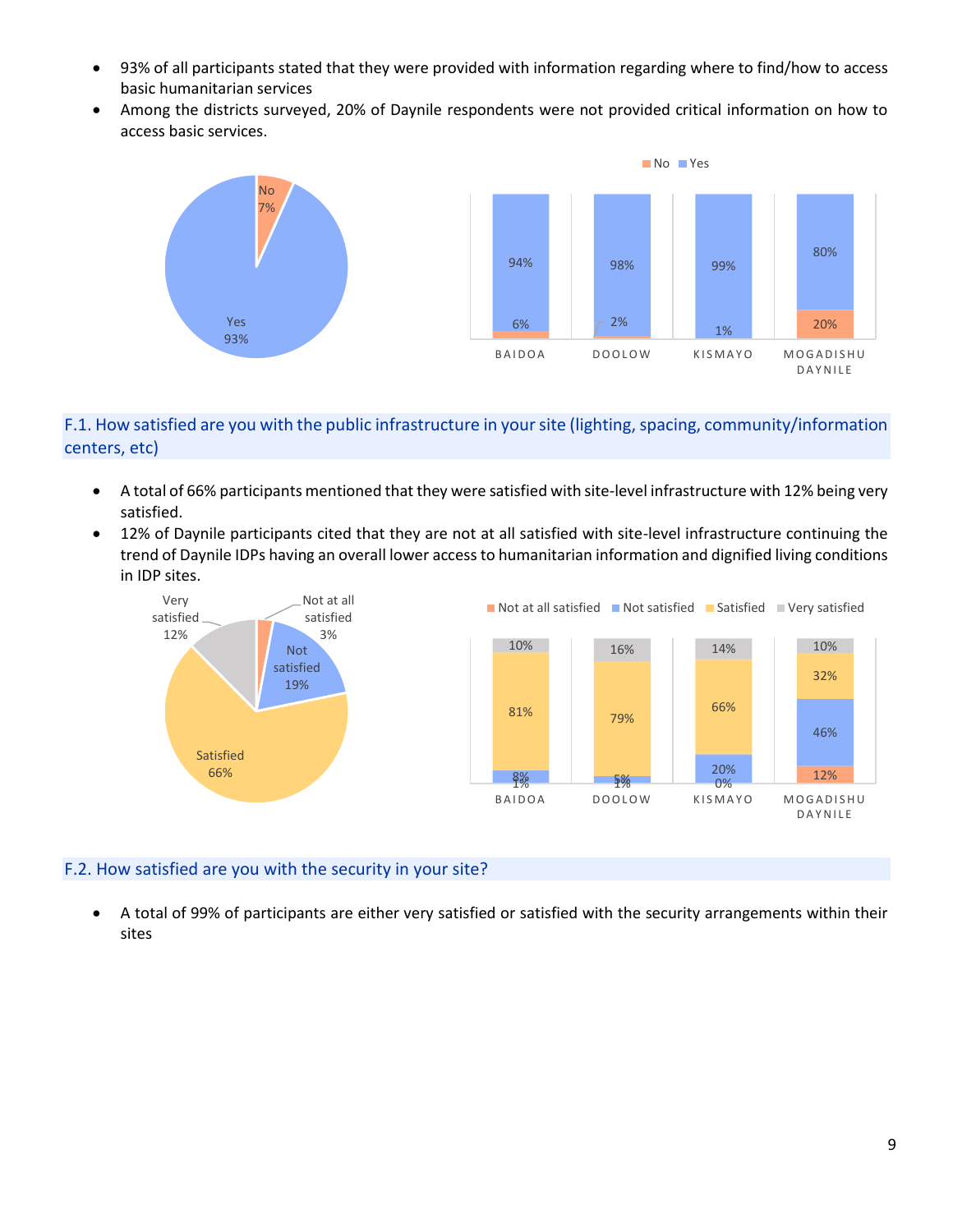

# F.3. How satisfied are you with the way the site is structured?

• 93% of respondents are either satisfied or very satisfied with the current site layout with less satisfaction recorded in Daynile

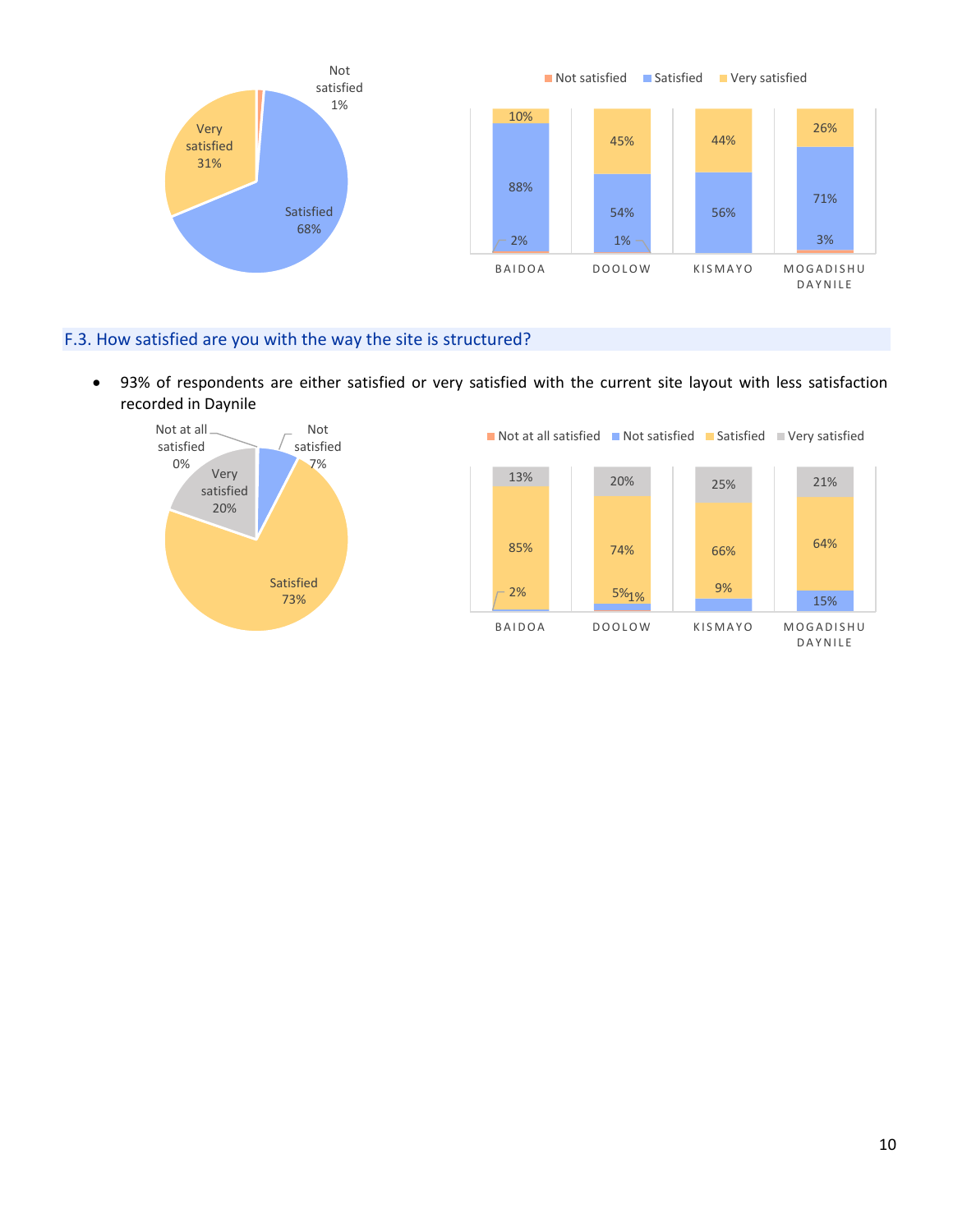## G.1.1. Did you participate in community clean-up campaigns?

- 76% of participants participated in the site-level clean-up campaigns.
- In Daynile, slightly more than half have participated in site-level clean-up campaigns.



#### G.2.1. How satisfied are you with the drainages in your site?

- Of all those who were interviewed, 67% are either satisfied or very satisfied with site-level drainage.
- There was a significant percentage of unsatisfied participants in Kismayo (44%), Doolow (38%) and Daynile (34%)
- The CCCM partners have made efforts at prioritizing IDP sites that see frequently pervasive flooding, establishing flood mitigation infrastructure such as drainage canals and sandbagging low-lying areas



#### G.2.2. Has your site benefited from flood mitigation measures? (e.g. sandbags, berms, culverts, drainage)

- Only 42% of beneficiaries mentioned that their site had benefited from flood mitigation measures
- Doolow recorded a large gap in terms of flood mitigation where 93% of those interviewed have not benefited from flood mitigation measures.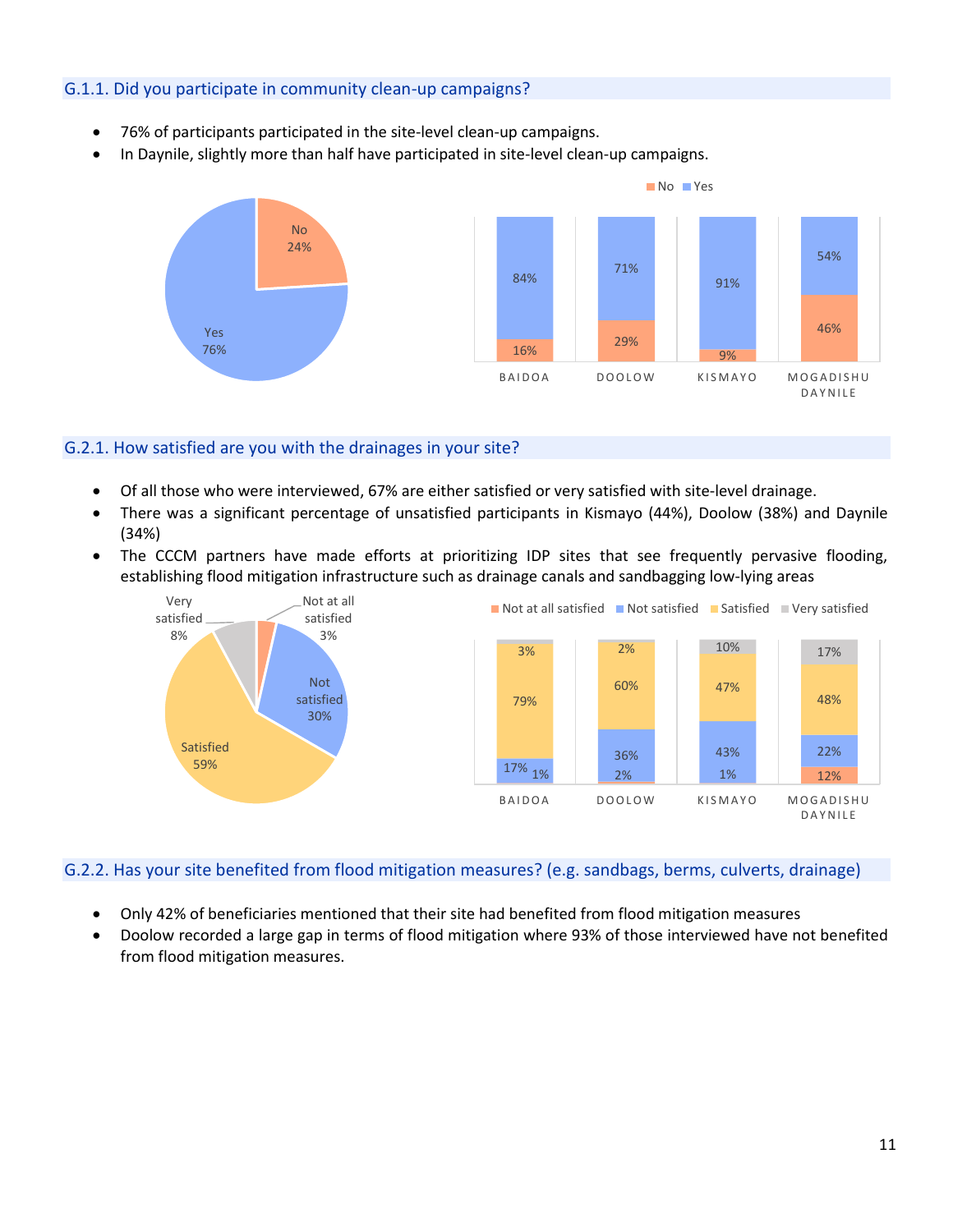

# G.2.2.1. If yes, how successful were measures in preventing flooding at the site?

#### • 92% believe that the measures put to prevent flooding were either successful or very successful



# H.1. Were you informed about cash-for-work programming in your site?

- 59% of interviewees have been informed about cash-for-work programmes targeting IDPs at the site-level
- Most Doolow participants (71%) have not been informed about CFW activities occurring at the site-level



#### H.2. Were you involved in a cash-for-work programming in your site?

- Almost half (49%) have been involved in cash-for-work programmes. 73% in Baidoa have been involved in such activities while 52% of Kismayo and 37% of Daynile respondents have took part in such initiatives.
- Only 32% of Doolow beneficiaries have been involved in CFW activities, consistent with findings from H.1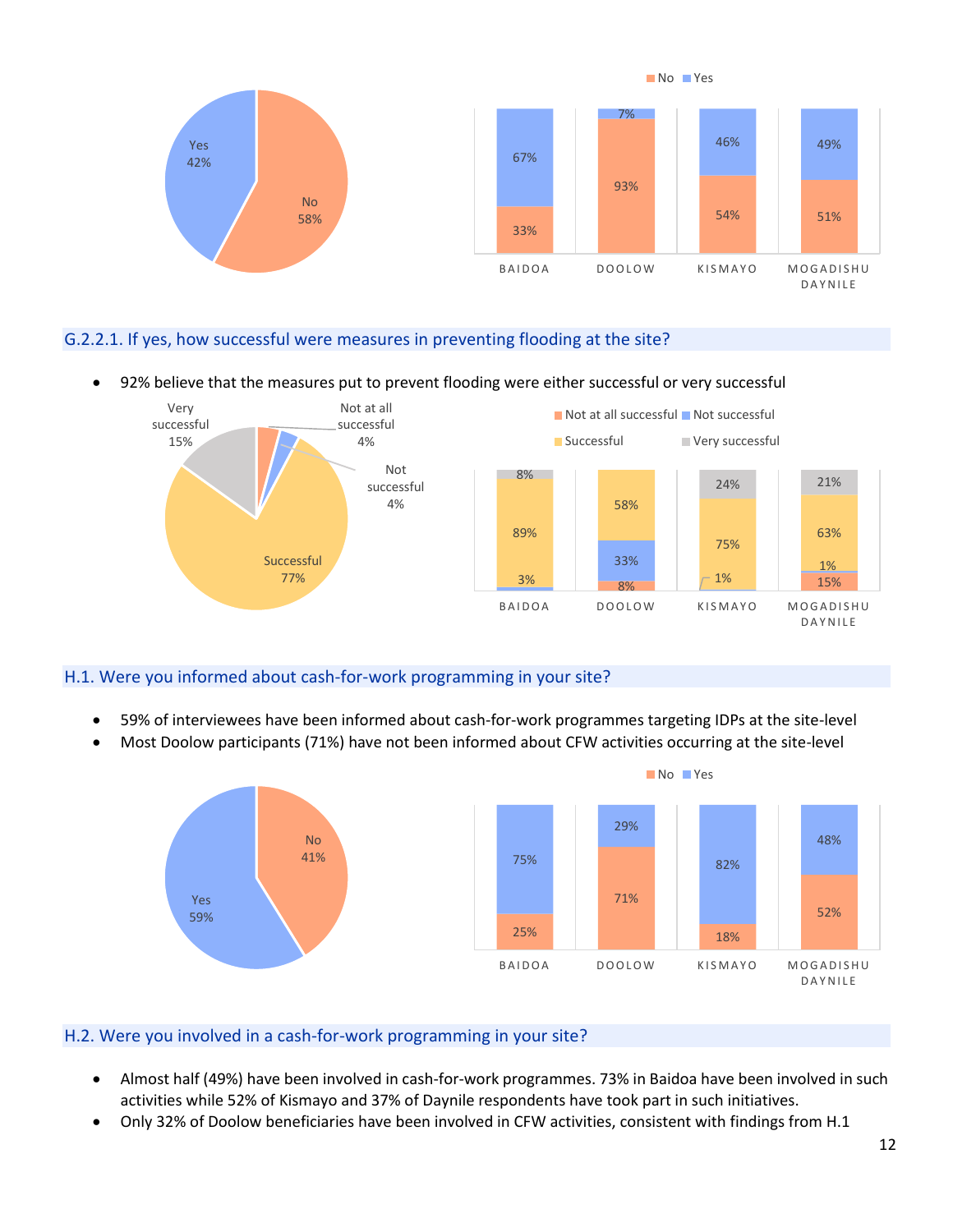

#### H.2.1. If yes, how satisfied were you with the way the programme was organised?

• For those who were involved, 99% were either satisfied or very satisfied with the programme



# I.2. Have you participated in events held at the site?

• 88% have participated in site-level events such as coordination meetings, awareness sessions, and information campaigns.



#### I.3. Have these events contributed to improving awareness on various topics?

• 92% state that the events have contributed in enhancing awareness on topics of focus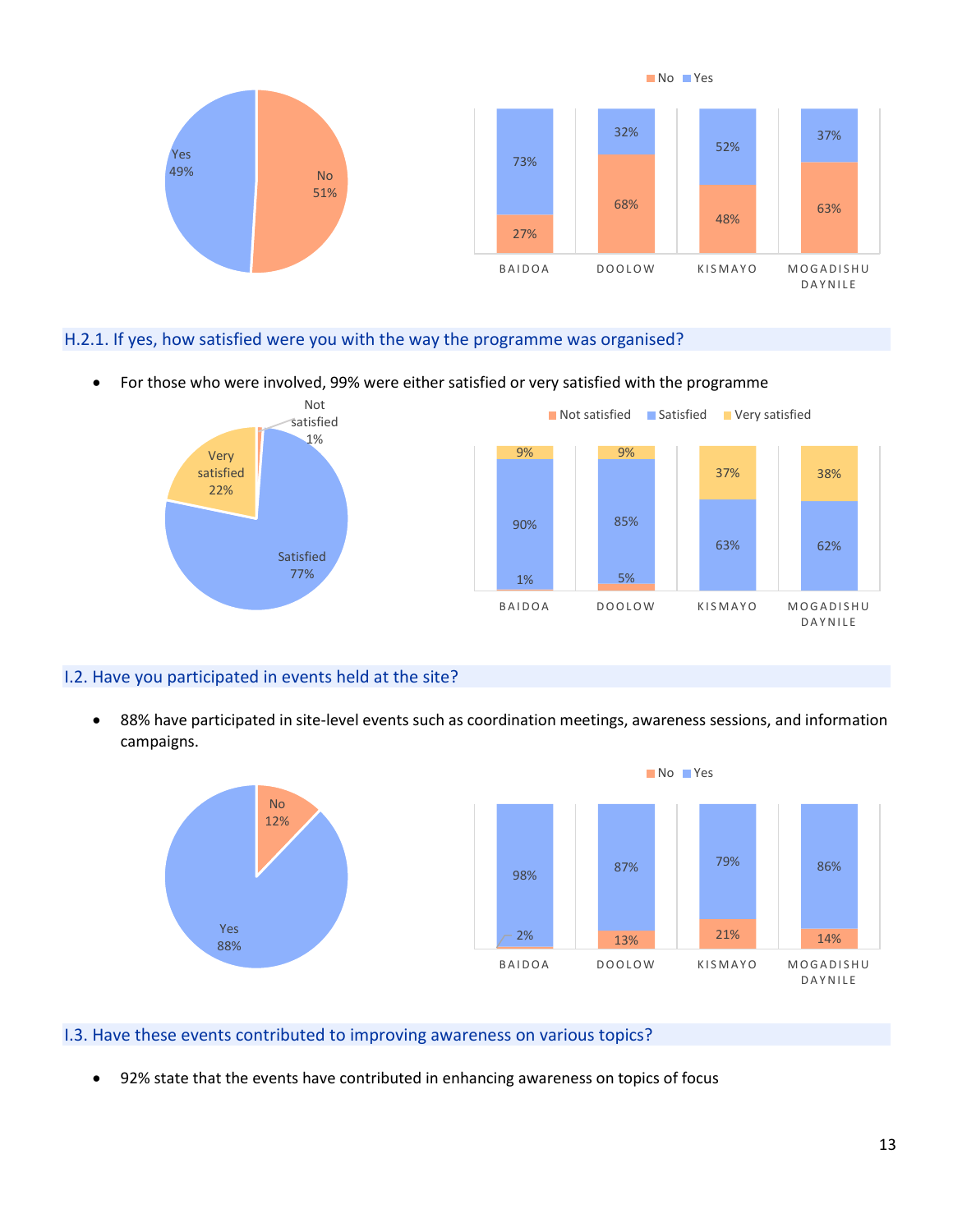

# I.4. Do you feel that all members of the community were welcome at these events?

• 91% felt that all members of the community were welcome at site-level events



# J.1. When you are faced with a problem in the site, who do you seek help from?

- Most participants highlighted that they utilize the CFM platform
- Other beneficiaries seek support from CCCM Mobile Teams, Community Representatives, Local Authority, Family and Friends.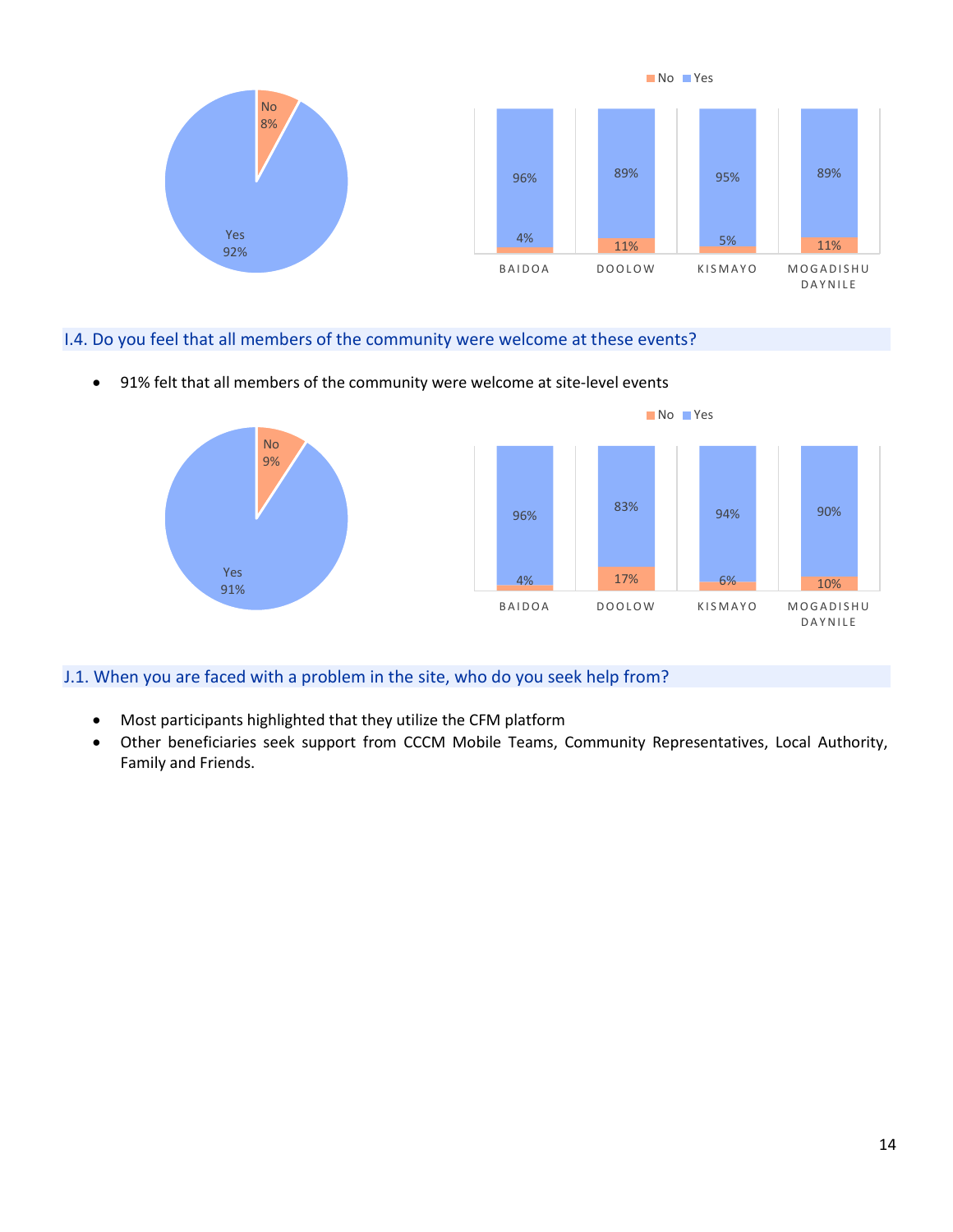

J.2. Since arriving to the site, what are your main ways of receiving information?

• For receiving information, community leaders ranked first overall. Additionally, information desks, community meetings, family, friends and neighbours, NGO staff, radio, megaphone and Local Authority were all mentioned as methods for receiving information in that order.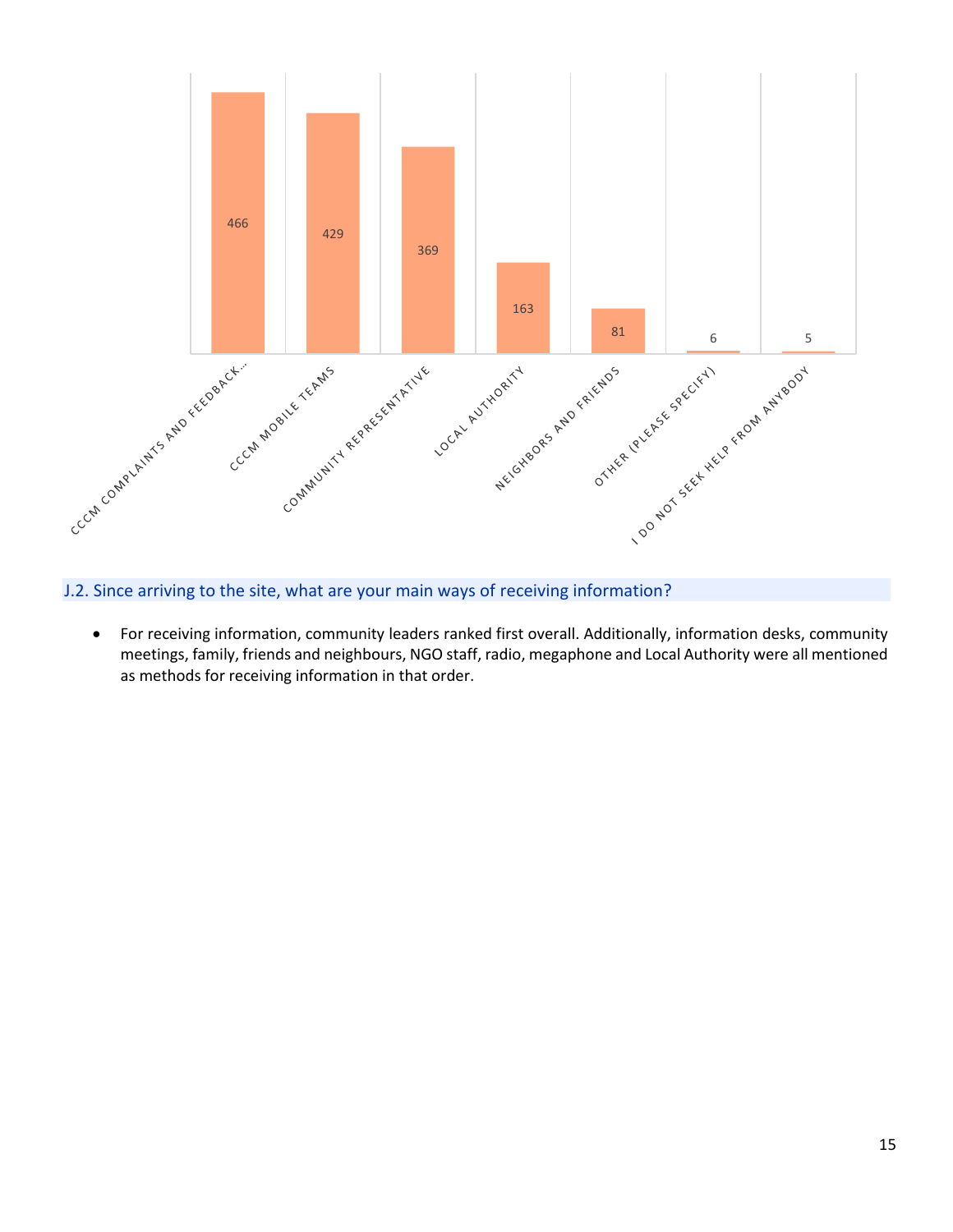

# J.4. What would be the best way to receive information from CCCM partners?

• Information centres/desks are cited as the best way to receive information from CCCM partners, followed by community leaders and megaphones.

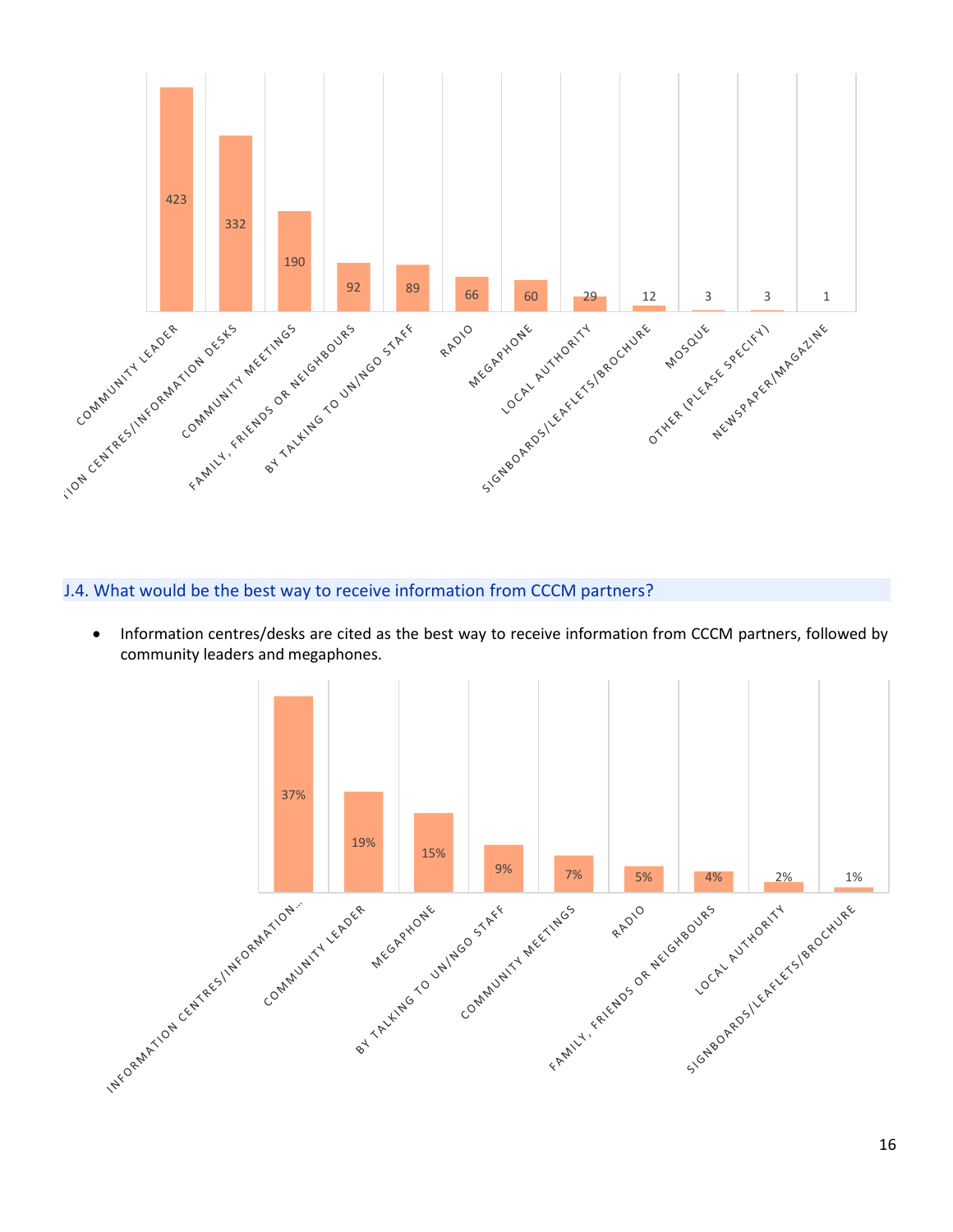#### K.1. Have you attended an awareness session on COVID-19 at the site-level?

- 95% have attended awareness sessions on COVID-19 within their respective IDP sites.
- 11% of participants have not attended COVID-19 awareness sessions in Daynile sites while 5% have not attended in Doolow



#### K.2. Have you heard information about COVID-19 from CCCM partners?

• 96% have received information about COVID-19 directly from CCCM partner staff





# K.3. If yes, did you think the information you received was helpful?

• Almost all (99%) feel the information received was helpful No



L.1. Are you a member of the Camp Management Committee or a community representative committee?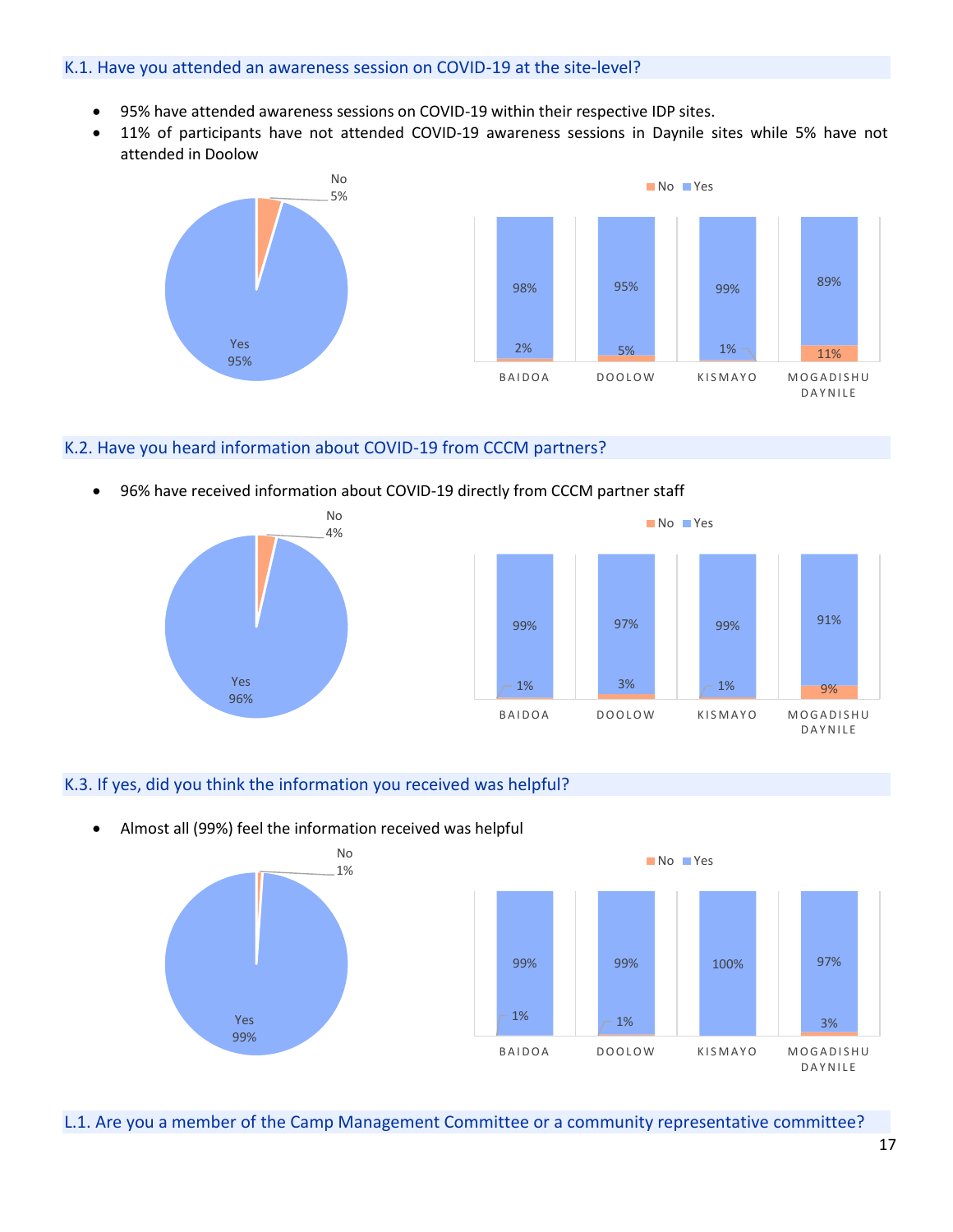• 52% of the respondents are members of the Camp Management Committee or a community representative committee that has been created to better support site-level governance.



#### L.2. How well does the community leadership advocate for you or represent your interests?

- 92% feel that the community leadership advocates for their best interests.
- Both Doolow and Daynile had the highest rate of respondents believing that community leaders do not advocate for their best interests.





## L.3. Why don't community leaders advocate for you or represent your interests?

- In Doolow, respondents mentioned that leaders are not active or do not actively participate in their roles (43%) or that leaders are either new or inexperienced. Respondents also mentioned leadership corruption or leaders favoring certain clans within the site.
- In Daynile, there was mention of leaders working for their own personal interest (43%), corrupt leaders (29%), new or inexperienced (14%) and lastly, that leaders are not active or do not participate in their roles (14%)

#### L.4. How were you involved or consulted in the selection of community leadership?

- 30% were able to vote in an election for site leadership. Notably, this occurred mostly in Baidoa, Kismayo and Daynile.
- In Doolow, a large percentage of respondents (29%) illustrated that there were not consulted in the selection process.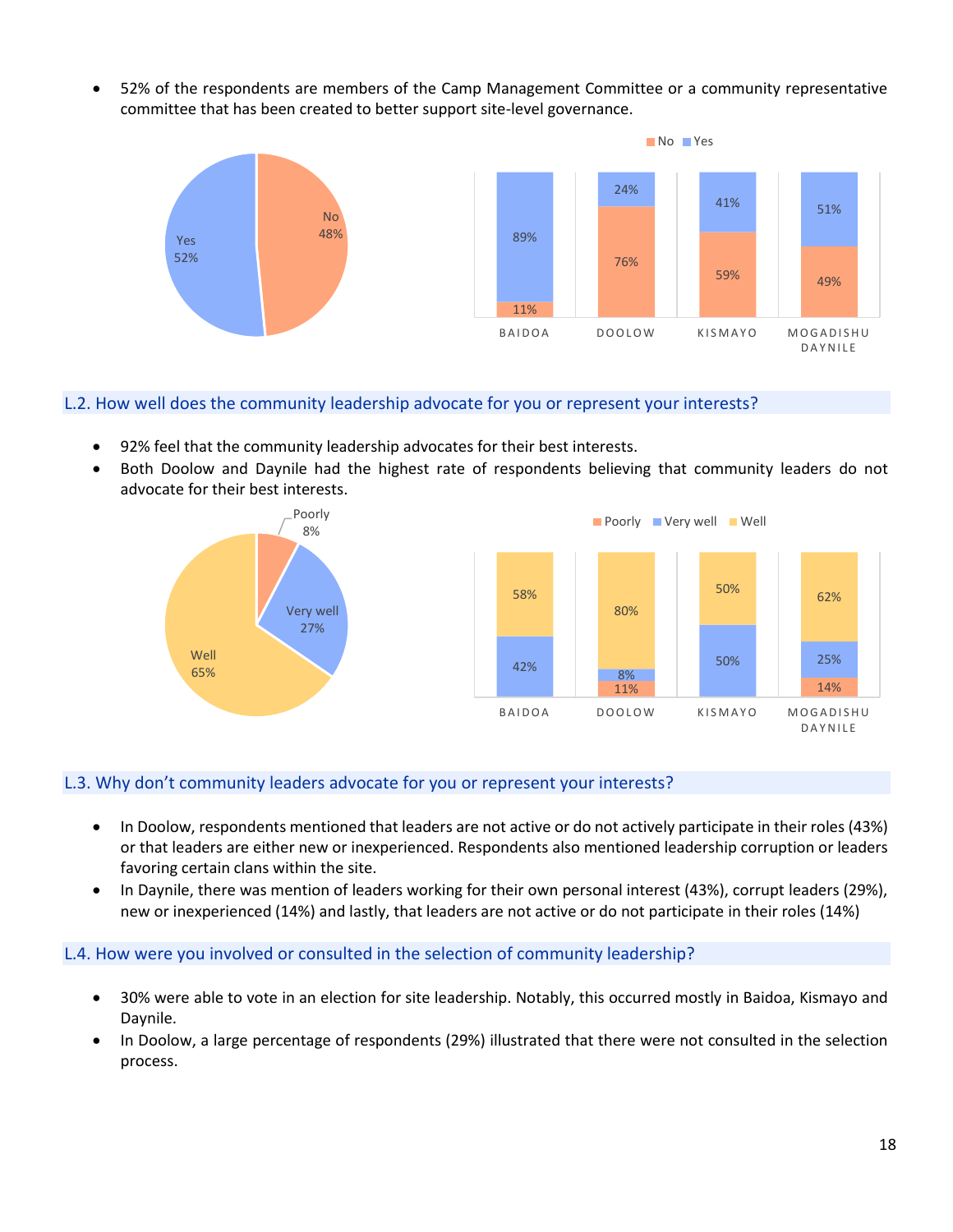

# L.5. Do you know the name of the sites women's representative?

• 89% are aware of their women's representatives that exist at the site-level with participants mentioning that women's representatives do not exist in Doolow (14%).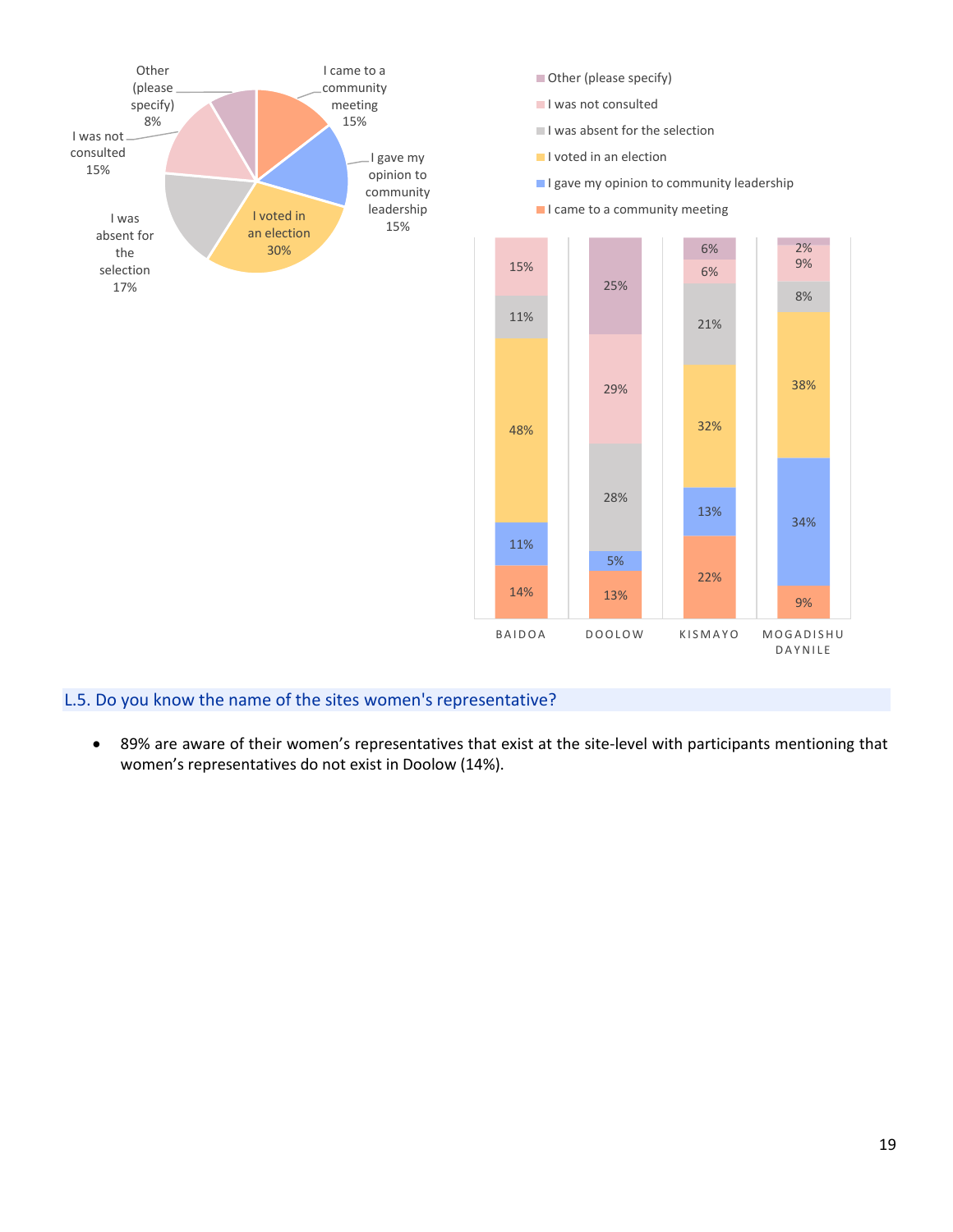

Yes

No - there is no women's representative in the site

No - I don't know the name of the women's representative in my



## M.1. Have you ever been charged money or made to pay for a humanitarian service?

- 4% of respondents have been charged money or have been made to pay for humanitarian services.
- This figure is highest in Baidoa where 14% have been made to pay for a service.



#### M.1.1. If yes, did you report the incident?

- For those who paid for services in Baidoa, 92% were able to report the incident.
- In Daynile, such incidences were not reported.
- Based on these findings, there is a need to for strengthened messaging related to how humanitarian services are free of charge, highlighting the various reporting mechanisms that beneficiaries can access and make an anonymous complaint if they have bene forced to pay for humanitarian services.